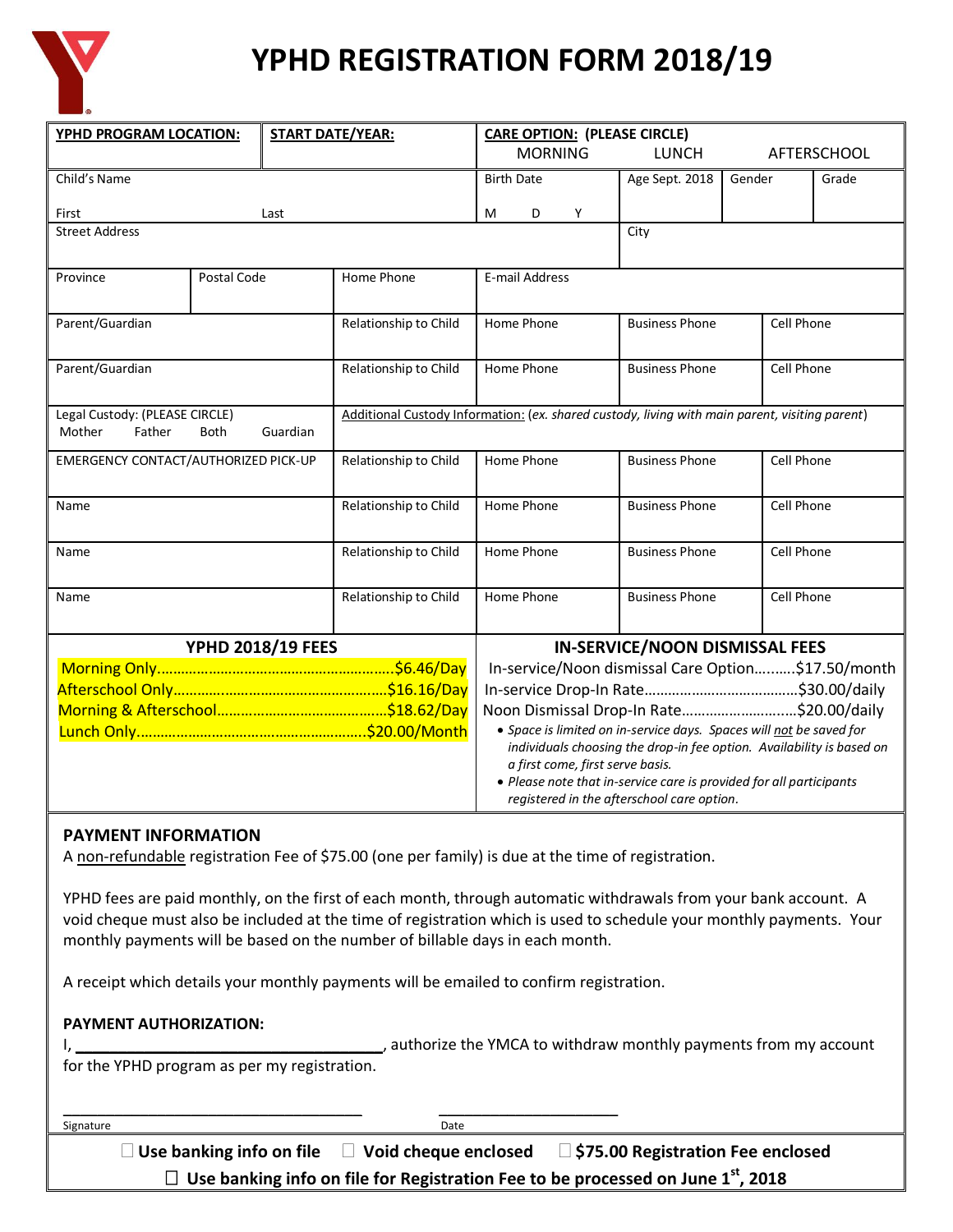| <b>MEDICAL INFORMATION (REQUIRED):</b>                                             |                                                                                                                                   |
|------------------------------------------------------------------------------------|-----------------------------------------------------------------------------------------------------------------------------------|
|                                                                                    | Please specify if your child has any medical conditions and note the medication that they have been prescribed to take            |
| for these conditions:                                                              |                                                                                                                                   |
|                                                                                    |                                                                                                                                   |
|                                                                                    |                                                                                                                                   |
| <b>Medical Condition:</b> (Please circle)                                          |                                                                                                                                   |
| ADD/ADHD                                                                           |                                                                                                                                   |
| Autism                                                                             |                                                                                                                                   |
| <b>Diabetes</b>                                                                    |                                                                                                                                   |
| Asthma                                                                             |                                                                                                                                   |
| Other:                                                                             | <u> 1989 - John Stein, Amerikaansk politiker (</u>                                                                                |
|                                                                                    |                                                                                                                                   |
|                                                                                    |                                                                                                                                   |
|                                                                                    |                                                                                                                                   |
|                                                                                    | Does your child have physical and/or developmental limitations that may require program adaptation? $\square$ YES<br>$\square$ NO |
|                                                                                    |                                                                                                                                   |
|                                                                                    |                                                                                                                                   |
|                                                                                    |                                                                                                                                   |
| <b>ALLERGIES:</b> My child is allergic to:<br>$\square$ Mild<br>$\square$ Moderate | $\Box$ Severe                                                                                                                     |
|                                                                                    |                                                                                                                                   |
|                                                                                    |                                                                                                                                   |
|                                                                                    |                                                                                                                                   |
| <b>YMCA PERMISSIONS</b>                                                            |                                                                                                                                   |
|                                                                                    |                                                                                                                                   |
| Permission is hereby given for my child:                                           |                                                                                                                                   |
| 1. To be taken off the YPHD School Site by YPHD staff or volunteers.               |                                                                                                                                   |
|                                                                                    | 2. To be taken, by ambulance, for appropriate medical treatment in the event of an accident or sudden                             |
| illness.                                                                           |                                                                                                                                   |
| 3. To participate in YMCA media events.                                            | $\square$ YES<br>$\Box$ NO                                                                                                        |
|                                                                                    | 4. To have their photograph or video taken to be used within or outside of the YMCA for promotional                               |
|                                                                                    | material AND/OR to have their photograph or video taken to be used on the internet, in brochures                                  |
| and/or news releases.                                                              | $\Box$ YES<br>$\Box$ NO                                                                                                           |
|                                                                                    |                                                                                                                                   |
|                                                                                    |                                                                                                                                   |
| Signature                                                                          | Date                                                                                                                              |
| <b>PARENT AUTHORIZATION</b>                                                        |                                                                                                                                   |
|                                                                                    |                                                                                                                                   |
| 1.                                                                                 | I have provided all relevant information regarding my child and understand that non-disclosure of information                     |
| could lead to the cancellation of my child's registration.                         |                                                                                                                                   |
| 2.                                                                                 | I understand that in order to withdraw or change care options, one month's written notice is required.                            |
| 3.                                                                                 | I acknowledge that any payment returned from the bank will be charged an NSF fee. All NSF balances must be                        |
|                                                                                    | paid in full within 15 business days or care will be cancelled (this includes the registration fee and monthly                    |
|                                                                                    | payments). All overdue accounts will be sent to collections if they are not paid in full by the end of the month.                 |
|                                                                                    |                                                                                                                                   |
|                                                                                    |                                                                                                                                   |
| Signature                                                                          | Date                                                                                                                              |
|                                                                                    | SEND YOUR COMPLETED REGISTRATION FORM WITH PAYMENT TO:                                                                            |
| YPHD Program                                                                       | TEL:<br>(902) 422-9622                                                                                                            |
| Community YMCA                                                                     |                                                                                                                                   |

Community YMCA 2269 Gottingen Street Halifax, NS B3K 3B7

FAX: (902) 423-8530 WEB: www.ymcahfx.ca